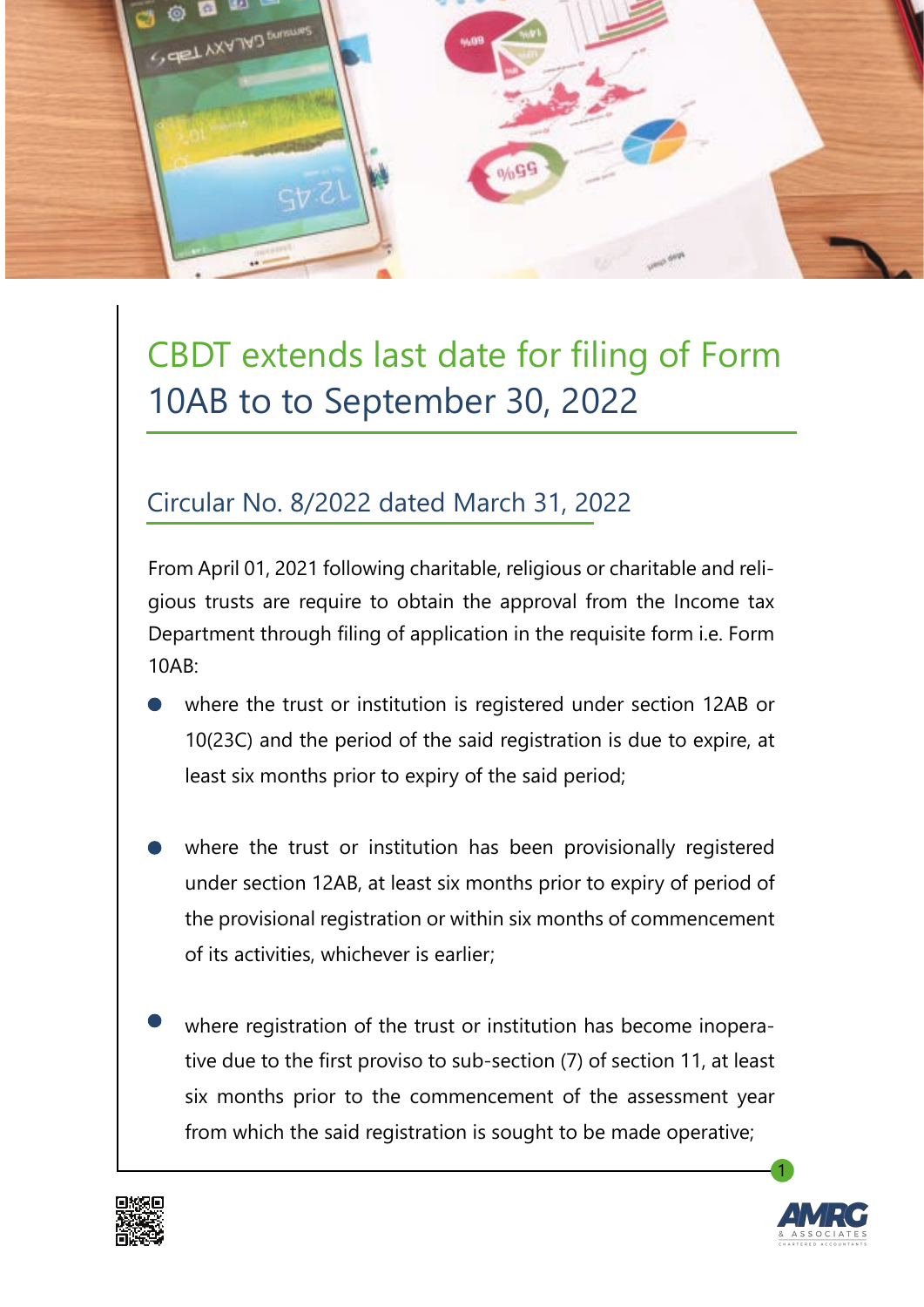

- where the trust or institution has adopted or undertaken modifications of the objects which do not conform to the conditions of registration, within a period of thirty days from the date of the said adoption or modification;
- where such fund or trust or institution or university or other educational institution or hospital or other medical institution is approved and the period of such approval is due to expire, at least six months prior to expiry of the said period;
- where such fund or trust or institution or university or other educational institution or hospital or other medical institution has been provisionally approved, at least six months prior to expiry of the period of the provisional approval or within six months of commencement of its activities, whichever is earlier

However, considering the difficulties in electronic filing of Form 10AB the CBDT has extended the due date of filing of such form upto September 30, 2022.





2